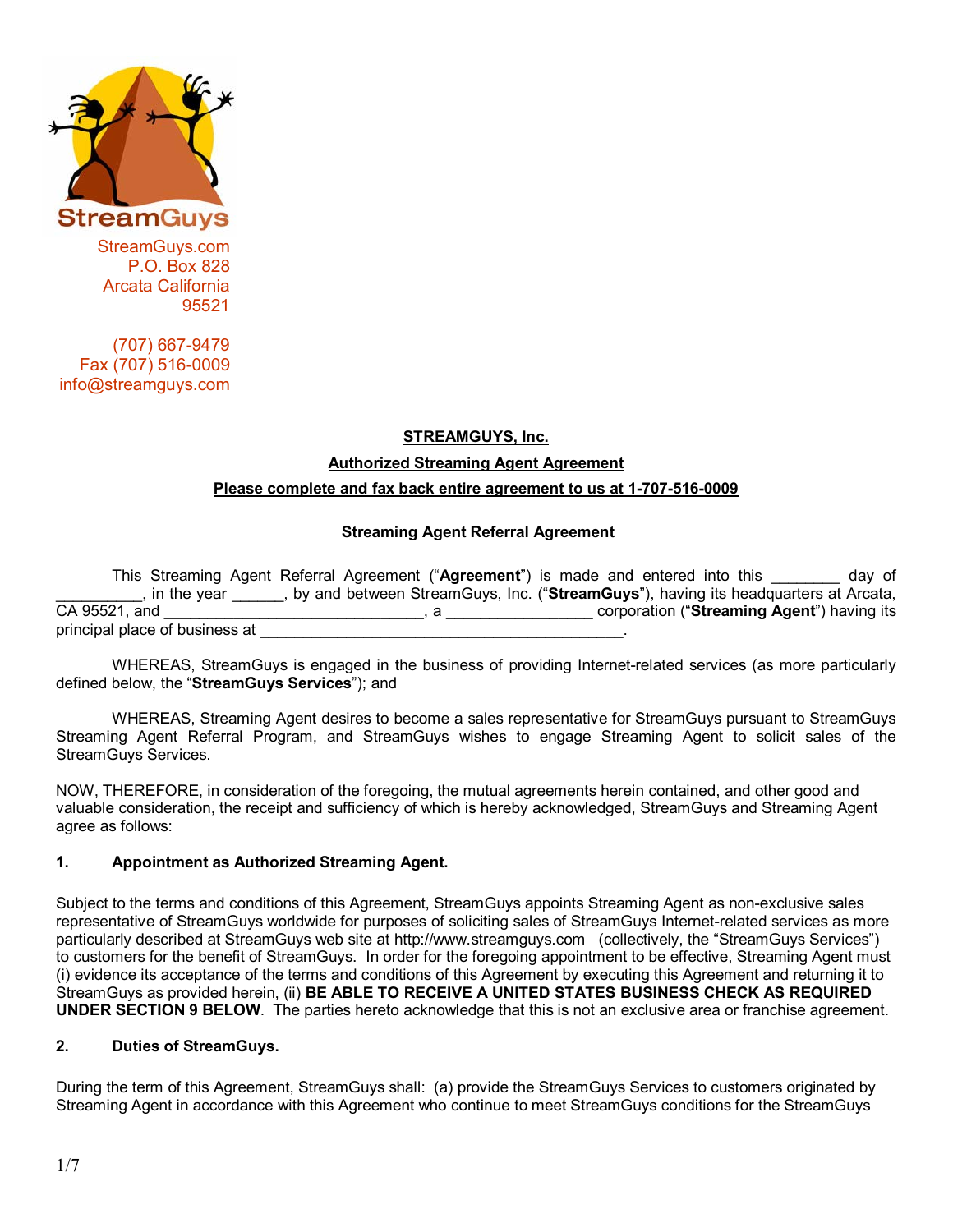Services as deemed satisfactory by the sole discretion of StreamGuys, including, without limitation, maintaining current payment status on account and use of computer hardware and software that StreamGuys is reasonably able to support.

# **3. Duties of Streaming Agent.**

Streaming Agent represents and warrants that it is familiar with the Internet and the StreamGuys Services and that it is presently qualified to promote the sale and provide sales support of such StreamGuys Services. Streaming Agent represents that the execution and implementation of this Agreement is not in breach nor in violation of any terms or conditions of any other contract, agreement or arrangement to which it is a party, including, but not limited, to any agreement regarding exclusivity or non-competition. Streaming Agent further represents that it has full legal capacity, power and authority to enter into this Agreement and that if Streaming Agent is an individual; Streaming Agent is at least eighteen (18) years old. Streaming Agent also represents that neither it nor any of the customers it solicits are located in a country subject to United States embargoes or listed on the United States Treasury Department's list of specially designated nationals or listed on the United States Commerce Department's denied persons list or entities list. In addition, Streaming Agent agrees to comply with the following provisions throughout the term of this Agreement:

(a) Not to knowingly solicit customers who do not have the hardware or software specified by StreamGuys from time to time; (b) to follow customer order placement procedures for the signing up of new customer accounts as set out by StreamGuys, as the same may be amended from time to time. In general, Streaming Agent's customers and potential customers can order services via StreamGuys web site or by contacting Streaming Agent's dedicated StreamGuys account executive; (c) to use reasonable and lawful sales and marketing efforts to promote the sales of StreamGuys Services; (d) where appropriate and mutually agreed upon, to provide post-sales support at a level reasonably necessary to permit customers to activate and operate the StreamGuys Services; (e) not to engage in any activity harmful to StreamGuys goodwill or that would reflect unfavorably on StreamGuys business, brand names or trade or service marks, including unfair trade practices, publication of any false or misleading or deceptive advertising or the commission of any fraud or misrepresentation; (f) comply, at all times, with all applicable federal, state and local laws, rules, regulations and court orders; and (g) not to induce or actively attempt to influence any person to terminate, delay, or reduce in size or scope any contractual or business relationship with StreamGuys.

## **4. General Terms and Conditions of Sales.**

Streaming Agent agrees to sell StreamGuys Services on the terms or conditions set forth in this Agreement (including any and all exhibits attached hereto, as the same may be amended from time to time) and as specified by StreamGuys. All Customer orders are subject to acceptance by StreamGuys, either in writing or by actual provision of the StreamGuys Services. StreamGuys retains the absolute right to reject any order that does not comply with StreamGuys ordering procedures or its terms and conditions for StreamGuys Services. StreamGuys also retains the absolute right to terminate any account that does not meet or continue to meet StreamGuys terms and conditions for StreamGuys Services. No order rejection or termination of Services will subject StreamGuys to any claim for reimbursement, commission, fee or other remuneration for the benefit of Streaming Agent or its customers or potential customers.

#### **5. Marketing to StreamGuys Customers.**

Streaming Agent shall not knowingly market the StreamGuys Services to a current customer of StreamGuys. In the event that Streaming Agent solicits a current customer of StreamGuys to buy StreamGuys Services, StreamGuys shall have no obligation under this Agreement to pay a commission to Streaming Agent for such customer.

#### **6. Exclusive Streaming and On-Demand Media Content Delivery By Reseller.**

- (a) Streaming Agent acknowledges that StreamGuys shall be the exclusive seller of streaming media services through Streaming Agent's site. These services shall include such products as video podcasting, audio podcasting, live and on demand video and audio files, cell phone streaming media files, and subscription streaming applications.
- (b) Streaming Agent agrees that Streaming Agent will not, directly or indirectly, allow any other person or entity to sell streaming media or on demand delivery of content on Streaming Agent's site or link their site to the Streaming Agent's site in connection with the sale of streaming media services. If our site is used, or copy or other written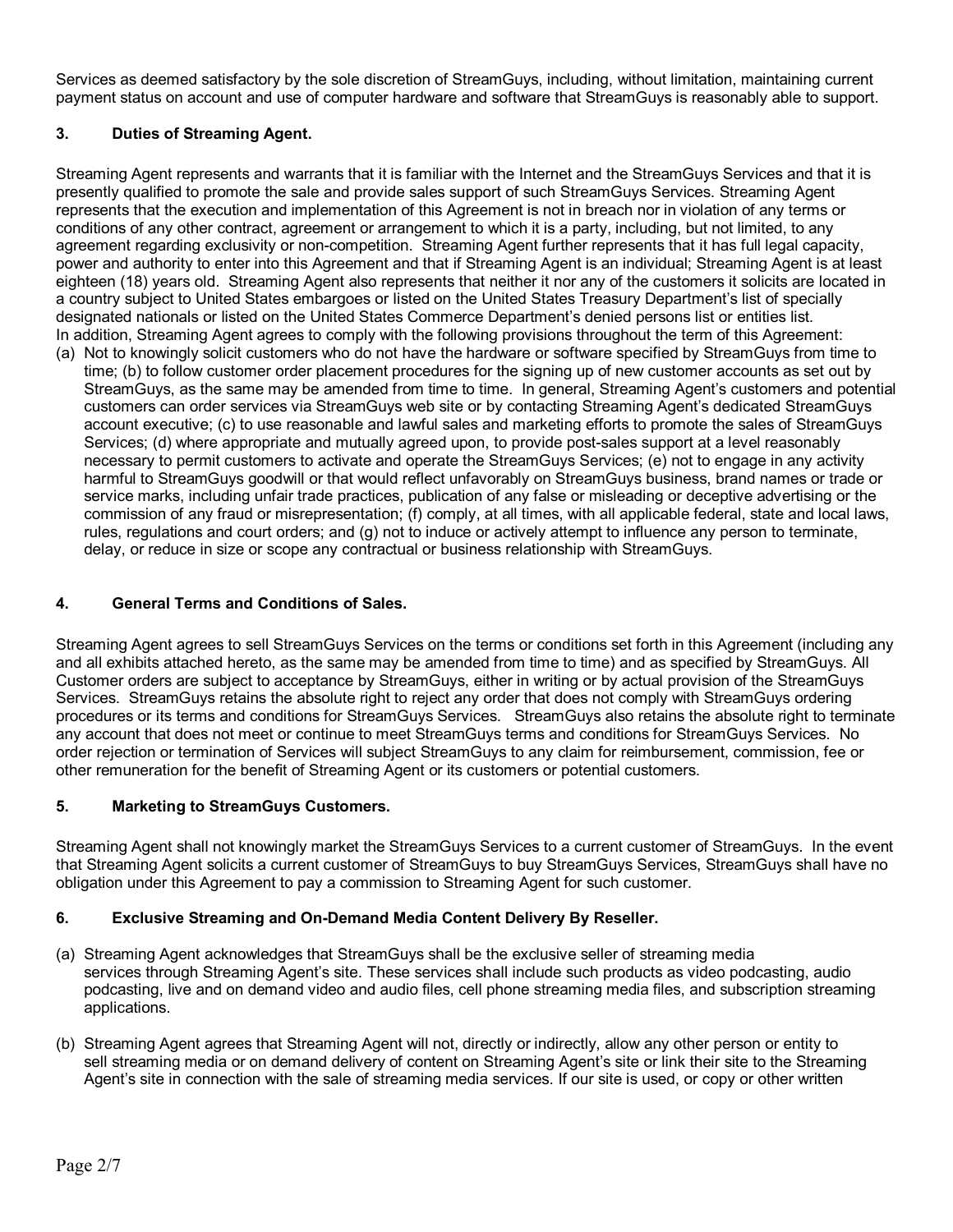material, directly or indirectly, by any person or entity to sell streaming media services, this Agreement states we shall be the sole streaming media service provider.

## **7. Intellectual Property; Sales and Marketing Materials.**

- (c) Streaming Agent acknowledges that StreamGuys owns all right, title and interest in and to certain intellectual property of StreamGuys, including without limitation all StreamGuys trademarks (including, without limitation, the trademark "StreamGuys") trade names, service marks, trade dress or other designation, copyrights, trade secrets, patents, advertising material and all goodwill, if any, in each case, whether presently existing or later developed by either StreamGuys or its affiliates, (collectively "**StreamGuys Intellectual Property**"). Nothing herein shall give Streaming Agent any right, title or interest in any StreamGuys Intellectual Property, or except as provided below, any right to use any StreamGuys Intellectual Property in any way, including without limitation in any advertising, publicity or marketing materials. Streaming Agent covenants not to prejudice or impair the interest of StreamGuys in the StreamGuys Intellectual Property. At no time shall Streaming Agent challenge or assist others to challenge any of the StreamGuys Intellectual Property or the registration thereof or attempt to register any trademark, trade name or any other mark confusingly similar to any of the StreamGuys Intellectual Property.
- (b) If approved in advance and in writing by StreamGuys by an authorized StreamGuys representative, Streaming Agent may use advertising or marketing materials prepared by StreamGuys for the sole purpose of Streaming Agent carrying out its obligations under this Agreement. Streaming Agent may use such advertising materials only upon the terms and conditions stated by StreamGuys from time to time; provided, however, that Streaming Agent may not modify or amend any such advertising materials, which it is authorized to use without the prior written consent of StreamGuys.
- (c) Notwithstanding the foregoing, if Streaming Agent desires to produce its own printed sales and marketing materials referring to the StreamGuys Services and rates, using certain of the StreamGuys Intellectual Property or otherwise suggest a relationship between Streaming Agent and StreamGuys ("**Streaming Agent Produced Materials**"), Streaming Agent shall submit the Streaming Agent Produced Materials to and obtain advance written approval from an authorized representative of StreamGuys prior to printing and the dissemination of any such Streaming Agent Produced Materials to any third party. StreamGuys shall have sole discretion to approve or disapprove of all Streaming Agent Produced Materials and has the right to require Streaming Agent to enter into a trademark license as a condition to granting any approval. As soon as practicable following expiration or termination of this Agreement, all Streaming Agent Produced Materials in Streaming Agent's possession or in the possession of its employees, agents or subcontractors, together with all similar situated advertising and marketing materials of the type referred to in clause (b) above, shall be delivered to StreamGuys.

#### **8. Pricing.**

Apart from rights expressly given under this Section 7, Streaming Agent shall not have the right to quote or price StreamGuys Services at its discretion. Streaming Agent must utilize the standard approved price list, terms and conditions of StreamGuys in offering StreamGuys Services, described in the StreamGuys web site at: www.streamguys.com StreamGuys reserves the right to amend its offering of StreamGuys Services and to add, delete, suspend or modify the terms and conditions of the StreamGuys Services, at any time and from time to time, and to determine whether and when any such changes apply to both existing or future customers.

#### **9. Order Placement.**

For each potential customer, Streaming Agent shall direct potential customers to fill out the StreamGuys order form. In general, Streaming Agent's customers and potential customers can order services via StreamGuys web site or by contacting StreamGuys. Streaming Agent shall be responsible for any customer fraud losses incurred by StreamGuys in the event that Streaming Agent fails to adhere to StreamGuys policies and procedures for order placement or any other breach of this Agreement.

#### **10. Commission.**

(a) StreamGuys agrees to pay to Streaming Agent a commission on Qualified Cash Received (as defined on the Commission Schedule) at the applicable percentage and time intervals set forth in the commission schedule by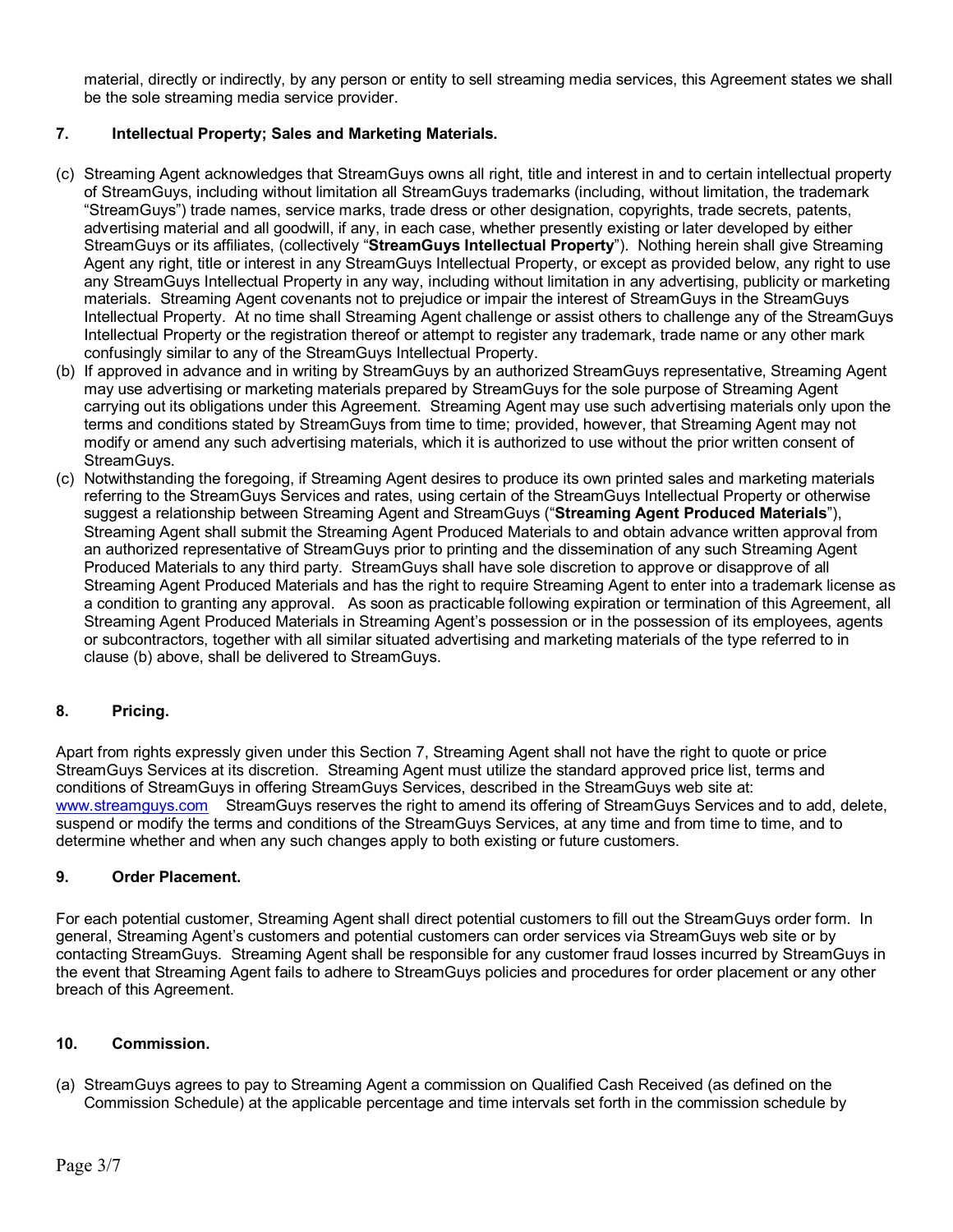StreamGuys located in (the "**Commission Schedule**"). StreamGuys will not be obligated to pay Commissions to Streaming Agent if Streaming Agent fails to abide by the provisions of Sections 3(b), 4, 5, and 8 of this Agreement. Commissions to Streaming Agent's that are companies (as opposed to individuals) will be paid in the name of the Company set forth on the signature page hereto and not to an individual. Commissions will be paid only in currency of the United States. **STREAMING AGENT MUST BE ABLE TO RECEIVE A UNITED STATES BUSINESS CHECK IN ORDER TO RECEIVE PAYMENT. STREAMGUYS IS NOT REQUIRED TO MAKE PAYMENT BY ANY OTHER MEANS AND IF STREAMING AGENT CANNOT CASH A UNITED STATES BUSINESS CHECK, STREAMGUYS SHALL HAVE NO RESPONSIBILITY WITH RESPECT TO ANY LOSS OF FUNDS BY STREAMING AGENT.** 

- (d) StreamGuys shall pay Streaming Agent commissions on cash received during the term of this Agreement from Streaming Agent's customers with respect to initial, upgrade and renewal order(s) for StreamGuys Services by Streaming Agent's customers. Streaming Agent may not at any time provide any billing arrangement or payment on behalf of any of its customer and StreamGuys shall have no obligation to pay any commission with respect to any cash received in breach of this restriction.
- (e) The remuneration structure referenced in this Section 9 is agreed to be the sole compensation and remuneration to Streaming Agent for the performance of its services under this Agreement.

## **11. Expenses.**

All expenses incurred by Streaming Agent in connection with its activities hereunder shall be for Streaming Agent's account. Streaming Agent shall not be entitled to reimbursement from StreamGuys for any such expenses and Streaming Agent shall hold StreamGuys harmless there from.

#### **12. Relationship Between the Parties; Scope of Authority; Indemnification.**

- (a) Streaming Agent shall perform all services hereunder as an independent contractor, and agrees not to hold itself out as an agent of StreamGuys with authority apart from authority expressly granted under the terms of this Agreement with respect to and in connection with the sale of StreamGuys Services. Streaming Agent shall have no expressed or implied authority to assume or create any obligation on behalf of StreamGuys. Furthermore, it is agreed that neither party is a fiduciary or quasi-fiduciary of the other. Accordingly, it is agreed that nothing in this Agreement shall be (i) construed as constituting Streaming Agent as other than a limited agent of StreamGuys for any purpose whatsoever or (ii) deemed to create an employer-employee, partnership, franchise or joint venture relationship between StreamGuys and Streaming Agent. Streaming Agent hereby waives the benefit of any state or federal laws or regulations dealing with the establishment and regulation of franchises.
- (b) THROUGHOUT THE TERM OF THIS AGREEMENT AND AFTER THIS AGREEMENT IS TERMINATED OR EXPIRES, STREAMGUYS SHALL RETAIN FULL AND EXCLUSIVE OWNERSHIP OF ALL CUSTOMERS ORIGINATED BY STREAMING AGENT RELATIVE TO THE STREAMGUYS SERVICES, ALL INFORMATION RELATING TO SUCH CUSTOMERS AND ALL OF STREAMGUYS'S OTHER PROPERTY AND ASSETS IN THE TERRITORY. StreamGuys shall maintain its absolute and unrestricted right to manage its business, to sign all documents on its behalf, to decide on its behalf, and to carry on its business separately and solely according to its full power and discretion. Streaming Agent shall have no powers to enter into any agreements for or on behalf of StreamGuys.
- (c) Streaming Agent agrees to indemnify, defend, save and hold StreamGuys and its affiliates and employees harmless from and against all liabilities, damages, judgments, claims, costs and expenses (including, but not limited to, reasonable attorneys' fees), as a result of or arising out of any breach of any obligation, warranty or representation in this Agreement by Streaming Agent.

## **13. StreamGuys Non-Exclusivity.**

StreamGuys reserves the right to market and sell StreamGuys Services through its own employees or other representatives, and to appoint other sales representatives, both within and outside of the geographic areas in which Streaming Agent operates.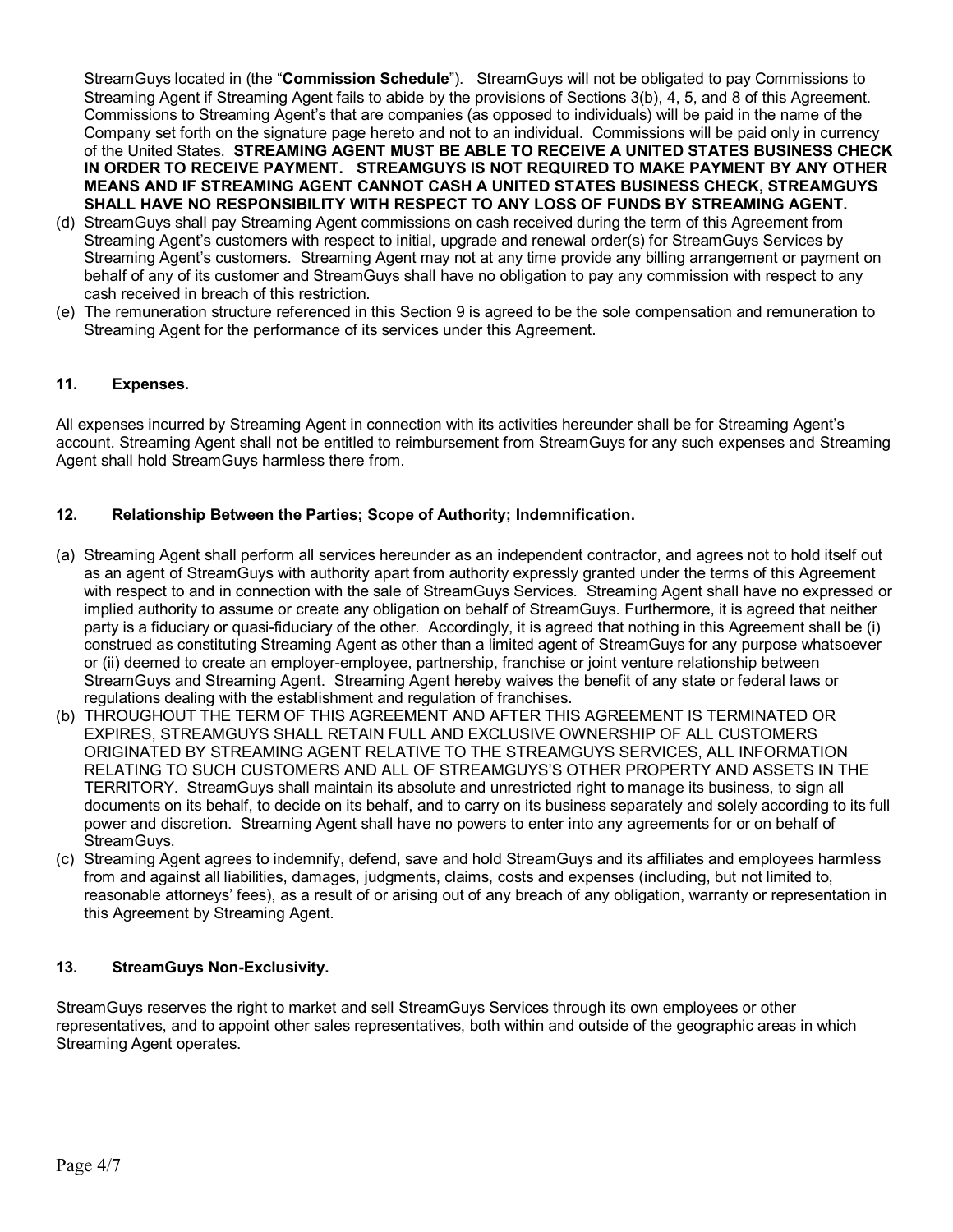## **14. Confidential Information; Non-solicitation of Customers.**

- (a) All documents and other materials made available to Streaming Agent or its employees by StreamGuys in connection with this Agreement and the StreamGuys Services, including, but not limited to, any and all lists of StreamGuys customers, and any information relating to StreamGuys business, including, but not limited to, sales and marketing materials, maintenance techniques, credit policies, advertising, promotions, marketing techniques and prices, or to StreamGuys customers developed by Streaming Agent during the course of this Agreement (collectively "**StreamGuys Confidential Information**"), shall be deemed to be confidential to StreamGuys and shall remain the exclusive property of StreamGuys during and after the term of this Agreement. Streaming Agent acknowledges and agrees that StreamGuys has developed StreamGuys Confidential Information through substantial expenditures of time, money and effort and constitutes unique and valuable property of StreamGuys. Streaming Agent shall keep in strict secrecy and confidence all StreamGuys Confidential Information and shall not during the term of this Agreement or thereafter use StreamGuys Confidential Information for its own benefit or disclose or permit any of its employees or agents to disclose, through any medium, StreamGuys Confidential Information to any other person.
- (b) Upon termination or expiration of this Agreement or upon request, Streaming Agent shall return all StreamGuys Confidential Information to StreamGuys and certify in writing that it has returned all such information to StreamGuys and has not kept copies thereof in any medium.
- (c) Streaming Agent agrees not to solicit any customers of StreamGuys, whether or not originated by Streaming Agent, for Streaming hosting, e-commerce and other Internet related services for a period of two (2) years after expiration or termination of this Agreement.

## **15. Warranties; Limitation of Liability.**

- (a) *Disclaimer of Warranties*. StreamGuys disclaims all warranties with regard to the StreamGuys Services rendered under this Agreement, including all implied warranties of merchantability and fitness for a particular purpose. Streaming Agent shall extend no warranties or guarantees without the prior written consent of an authorized representative of StreamGuys
- (b) *Limitation of Liability*. Neither StreamGuys nor any of its affiliates nor its and their respective directors, officers, employees, agents or suppliers shall be liable to Streaming Agent or any third party for special, consequential, incidental, indirect, tort or cover damages, including, without limitation, damages resulting from the use or inability to use any StreamGuys Services, delay of delivery and/or implementation of a StreamGuys Service, or loss of profits, data, business or goodwill, whether or not such party has been advised or is aware of the possibility of such damages. StreamGuys liability for all claims of any kind arising out of or relating to this Agreement during its term shall be limited solely to money damages and shall not exceed the amount of commissions paid to Streaming Agent during the twelve months preceding the event giving rise to the claim or claims.
- (c) *No Liability for Expiration or Lawful Termination*. Except as expressly permitted otherwise in this Agreement, neither party shall have the right to recover damages or to indemnification of any nature, whether by way of lost profits, expenditures for promotion, payment for good will or otherwise made in connection with the business contemplated by this Agreement, solely as a result of the expiration or permitted or lawful termination of this Agreement. EACH PARTY WAIVES AND RELEASES THE OTHER FROM ANY CLAIM TO COMPENSATION OR INDEMNITY SOLEY AS A RESULT OF THE TERMINATION OF THE BUSINESS RELATIONSHIP SET FORTH HEREUNDER, UNLESS SUCH TERMINATION IS IN MATERIAL BREACH OF THIS AGREEMENT.

# **16. Term; Termination.**

- (a) This Agreement shall commence on the date stated above and shall remain in effect until terminated pursuant clause (b) below.
- (b) Either party may terminate this Agreement at any time without cause upon providing fifteen (15) days' prior written notice to the other party. Moreover, StreamGuys may terminate this Agreement immediately without notice at any time in the event of the occurrence of any of the following:
	- (i) Breach of any covenant, term or condition of this Agreement by Streaming Agent which breach continues unremedied for a period of ten (10) days after notice to Streaming Agent of such breach;
	- (ii) An assignment by Streaming Agent for the benefit of creditors or Streaming Agent becomes bankrupt or insolvent, or takes benefit of, or becomes subject to, any legislation in force relating to bankruptcy or insolvency, it being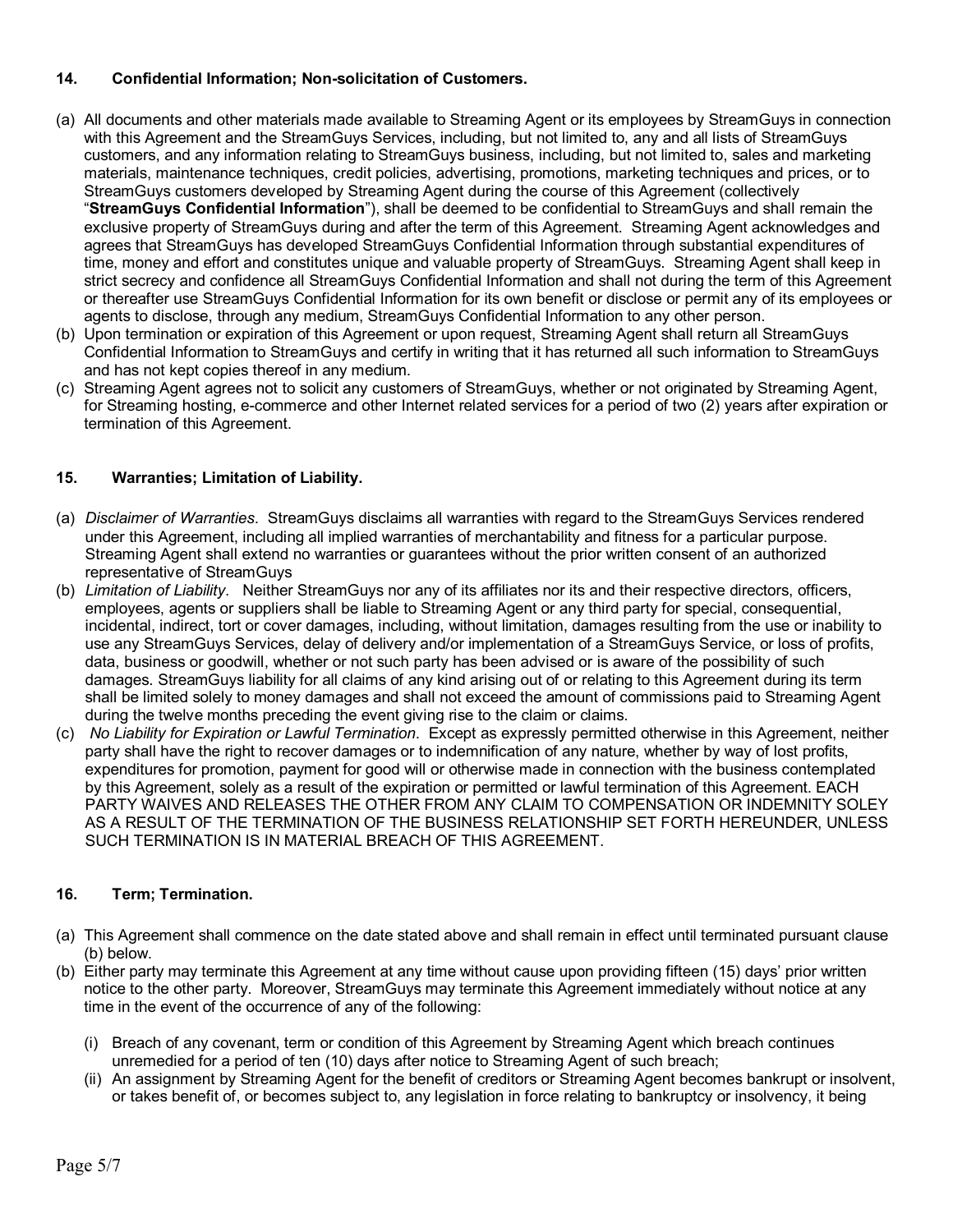understood that the appointment of a receiver or trustee of the property and assets of the Streaming Agent is conclusive evidence of insolvency; or

- (iii) StreamGuys is unable to provide the subject StreamGuys Service by reason of any law, rule, regulation, or order of any municipal, state or federal authority.
- (c) The provisions of Sections 6, 10, 11, 13, 14, 15© and 16 of this Agreement shall survive any expiration or termination of this Agreement (or any part thereof).

### **17. Miscellaneous.**

- (a) *Force Majeure*. StreamGuys shall not be liable for failure or delay in performing its obligations hereunder if such failure or delay is due to circumstances beyond its reasonable control, including, without limitation, acts of any governmental body, war, insurrection, sabotage, embargo, fire, flood, strike or other labor disturbance, breakdown or damage to machinery, equipment or software, malfunctioning of software, corruption of data, interruption of or delay in transportation, acts or omissions of the other party, unavailability of or interruption or delay in telecommunications or third party services, failure of third party software or inability to obtain raw materials, equipment, supplies or power used in or needed for provision of the Services.
- (b) *Waiver.* No failure of StreamGuys to pursue any remedy resulting from a breach of this Agreement by Streaming Agent shall be construed as a waiver of that breach neither by StreamGuys, nor as a waiver of any subsequent or other breach unless such waiver is in writing and signed by an authorized representative of StreamGuys.
- (c) *Severability*. In the event any provision of this Agreement shall be invalid, illegal or unenforceable in any respect, such a provision shall be considered separate and severable from the remaining provisions of this Agreement, and the validity, legality or enforceability of any of the remaining provisions of this Agreement shall not be affected or impaired by such provision in any way.
- (d) *Non-Assignment.* Streaming Agent may not assign this Agreement or any rights or obligations of Streaming Agent under this Agreement, in whole or in part, without the express written consent of StreamGuys.
- (e) *Choice of Law.* This Agreement shall be construed in accordance with the laws of the state of Colorado regardless of its choice of laws provision.
- *(f) Notices.* Notices required to be given by one party to another shall be deemed properly given only when reduced to writing and sent to the addresses stated above or provided by either party from time to time by certified mail, return receipt requested, postage prepaid, by courier, by facsimile or email and shall be effective upon delivery. Either party may change the addresses for giving notice from time to time by written instructions to the other party of such change of address. Streaming Agent hereby acknowledges and agrees that StreamGuys may email Streaming Agent from time to time in order to communicate with Streaming Agent regarding the AGENT Program and/or Streaming Agent's performance there under.
- *(g) Entire Agreement.* This Agreement, the Exhibits hereto, if any, and the AGENT Program Guide, each as amended from time to time, constitute the entire understanding between the parties hereto in relation to the subject matter hereof and supersede all prior discussions, agreements and representations, whether oral or written and whether or not executed by StreamGuys or Streaming Agent. Unless otherwise provided in this Agreement with respect to StreamGuys' right to amend or modify the AGENT Program Information from time to time, no modification, amendment or other change may be made to this Agreement or any part thereof unless reduced to writing and executed by authorized officer of both parties. StreamGuys may change any terms of its AGENT Program without prior notice to Streaming Agent; provided, however, that Streaming Agent shall be permitted to terminate this agreement and its participation in the AGENT Program, in its sole discretion, upon implementation of any such change by StreamGuys.